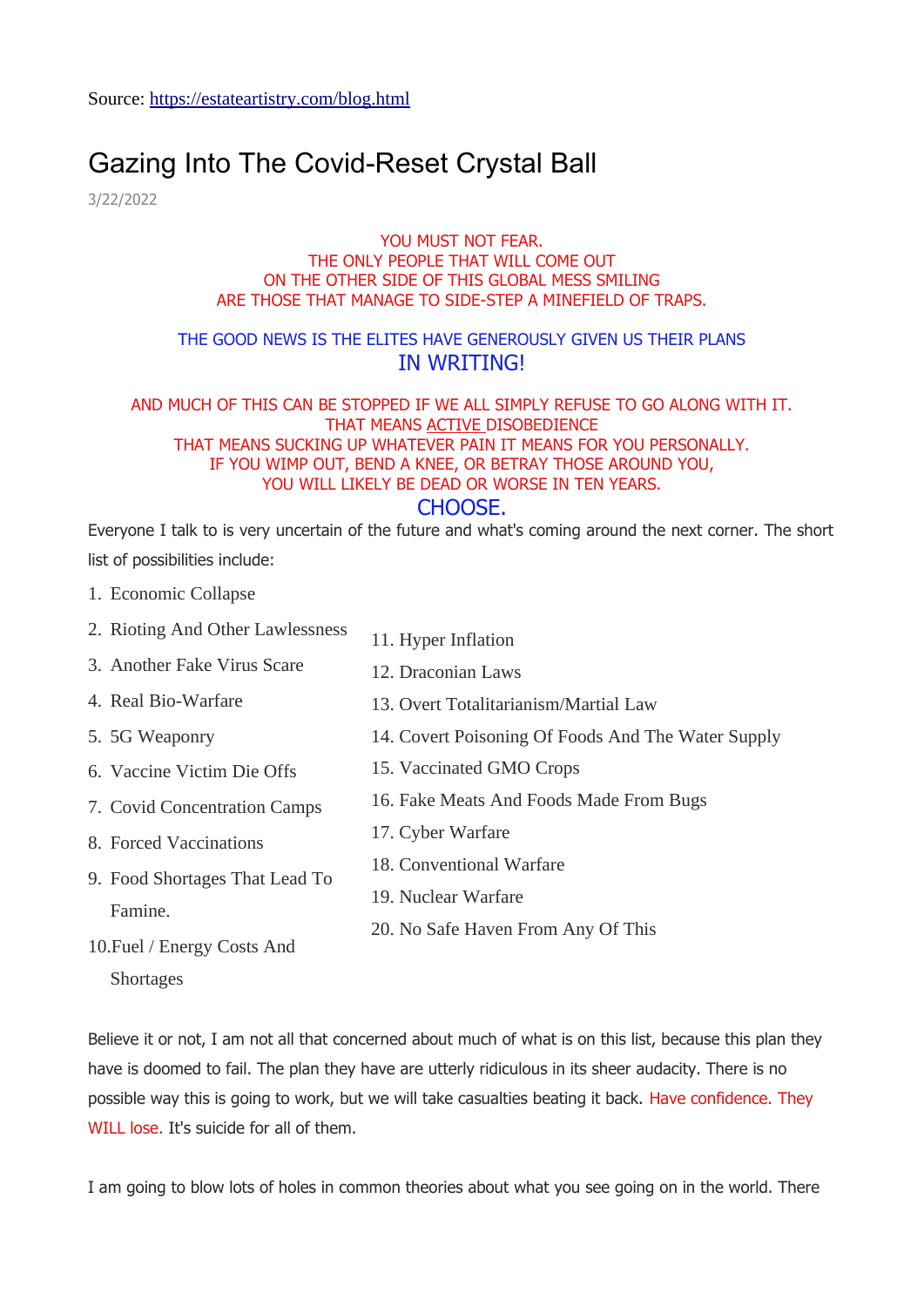will be lots of disagreement, but that is actually a good thing. Here's why: All I am going for here is to encourage you to think, reason, and openly question whatever it is you believe. Preparedness, real preparedness, is all about contingency planning. It is what our common enemy does. I am going to show you irrefutable proof of that, and I am also going to show you what they have planned. This way, when you see events happen, you will know what position you need to take. We cannot afford to be duped into advancing these agendas. The "shit" hit the fan two years ago. You missed it. Now we are all covered with it. Accept that. Adapt. Overcome.

This Will Only Get As Bad As We Allow It To Get.

Let's begin with a brief look back. Many of you have heard about the Rockefeller Foundation document known as Operation Lockstep. This came out long before covid, so open this link and just read about what's already occurred and accept that this is a roadmap from 2014 that was published and followed with only minor adjustments. This is a conspiracy and it did succeed. The proof is all around you now and impossible to mistake for anything else.

#### 2010: ROCKEFELLER'S 'OPERATION LOCKSTEP' PREDICTED 2020 'LOCKDOWN'

<https://principia-scientific.com/2010-rockefellers-operation-lockstep-predicted-2020-lockdown/> Covid was not an accident. You were sucker punched. Time to get past that.

#### Now there is a NEW road map. Here it is:

#### GETTING TO AND SUSTAINING THE NEXT NORMAL

[https://www.rockefellerfoundation.org/wp-content/uploads/2022/03/Getting-to-and-Sustaining-the-](https://www.rockefellerfoundation.org/wp-content/uploads/2022/03/Getting-to-and-Sustaining-the-Next-Normal-A-Roadmap-for-Living-with-Covid-Report-Final.pdf)[Next-Normal-A-Roadmap-for-Living-with-Covid-Report-Final.pdf](https://www.rockefellerfoundation.org/wp-content/uploads/2022/03/Getting-to-and-Sustaining-the-Next-Normal-A-Roadmap-for-Living-with-Covid-Report-Final.pdf)

There is so much to unpack in this I can't do it as a summary. This reprehensible guidebook is 135 pages in length and the first 28 pages are sort of a recap The way it reads, it appears to be a handbook to assist and indoctrinate younger, more gullible people who have been handsomely paid or had their egos stroked enough to be willful idiots and help them get oriented. It is also a comprehensive day-planner and goals tender for those guiding them, to help them keep the plan on track. Page 30 lists the key drivers that keep this ball rolling. They war-game out possible scenarios, they discuss the role of vaccines, of "long covid" (basically the wreckage of their remedies), how they intend to manipulate data, use the workforce, pollute communications and education with their propaganda, how they will utilize schools and co-opt indoor air quality standards and most importantly they provide all the "sales tools" a good little soldier of misfortune needs to push right on past objections of every kind.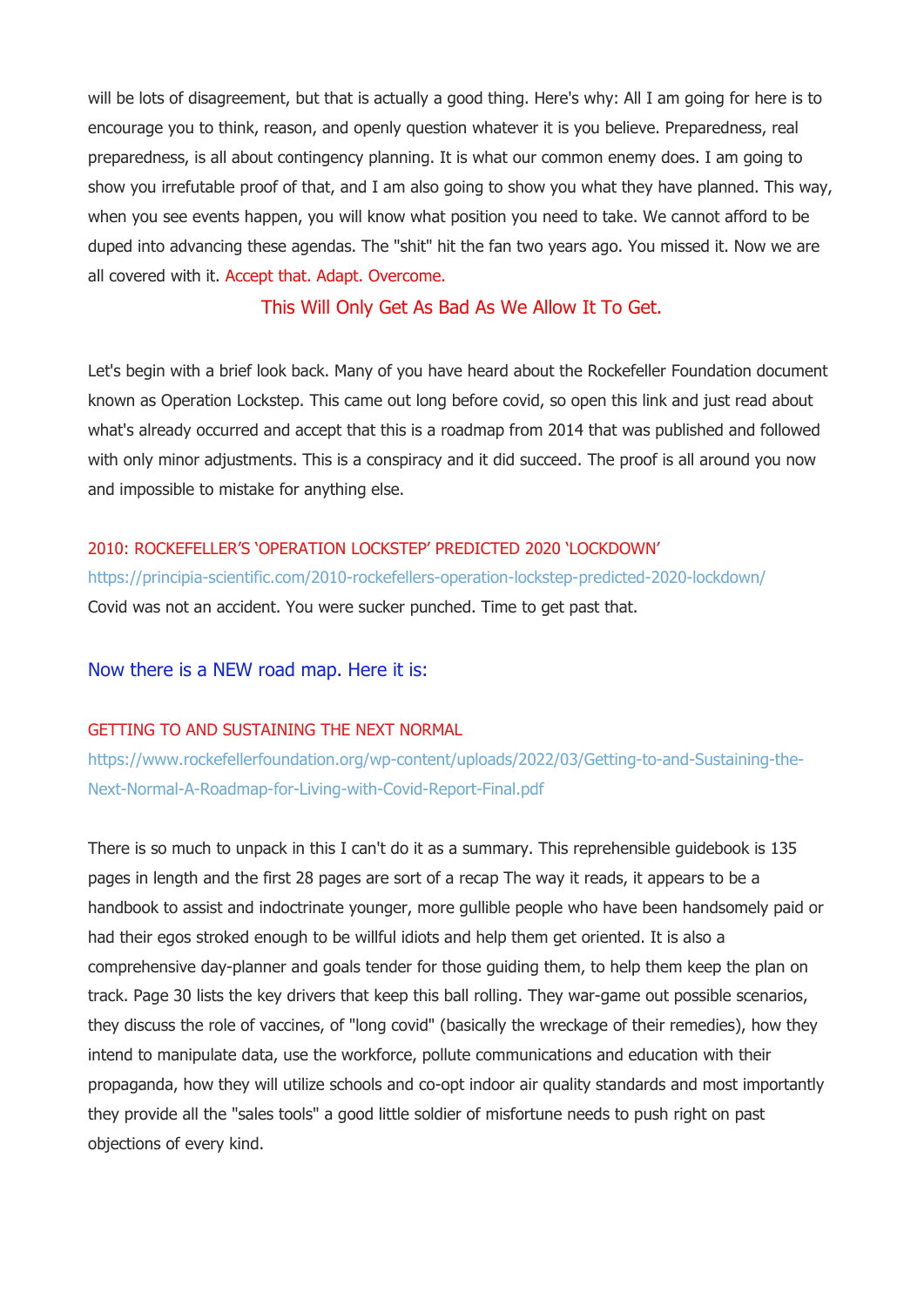This is by no means a synopsis, you MUST flip through this nasty thing, but a few choice realizations include:

- 1. They will never admit a single misstep, concede these "viruses" are fake, or that any responses to them, including forcing their deadly vaccines on everyone, were in any way unreasonable. Rather, they will double-down on every move.
- 2. You are to blame for everything. Your existence precludes these outcomes.
- 3. It is full of canned responses for every level of bureaucracy to health crisis both real and imaginary they will both manufacture and cause.
- 4. It will become clear if you read the bulk of this document that following this plan will result not only in a physical dependency on pharmaceutical products for survival, but also that you and everyone around you is to be considered sick unless proven well, and that no matter how obvious it is that you are not sick, a lack of presentable symptoms or health complaints will be completely irrelevant. You being alive is the real threat.
- 5. The way they handle everything that follows will place the blame on you, further surveil you, punish you, restrict you, impoverish you, physically weaken you, and ultimately, systematically exterminate you.
- 6. The goals of this program are laid out clearly as a guide for establishing a "sustainable" technocratic society and ruling over it under a state of perpetual emergency.
- 7. The "common good" or "greater good" will be the justification for violating every human right you can think of.

Now, documents like these are getting harder to find on the web. It actually took me some time to locate any pdf's of the original Lockstep document, which is a bit concerning, but not all that unexpected. I strongly advise you to print the second one out, in case it gets memory-holed as well. Then break out a highlighter pen and start marking it up.

I want you to take note of who the authors of this document are and who they work for. If you do that you will also have a ready made list of every venerable institution that has been utterly lost to corruption. When you hear these names and institutions, these companies and experts, you must view them as the enemy in your midst. Trust NOTHING they say or do and have nothing to do with anything they are connected to. Don't eat their foods, take their medicines, listen to their opinions, or follow their advice.

As you read through the various sections view it as a progressive timeline, because that is exactly what the previous lockstep document was. Pick out aspects of this program that will directly affect you and start thinking about ways to create obstacles for them. If you are responsible for creating or enforcing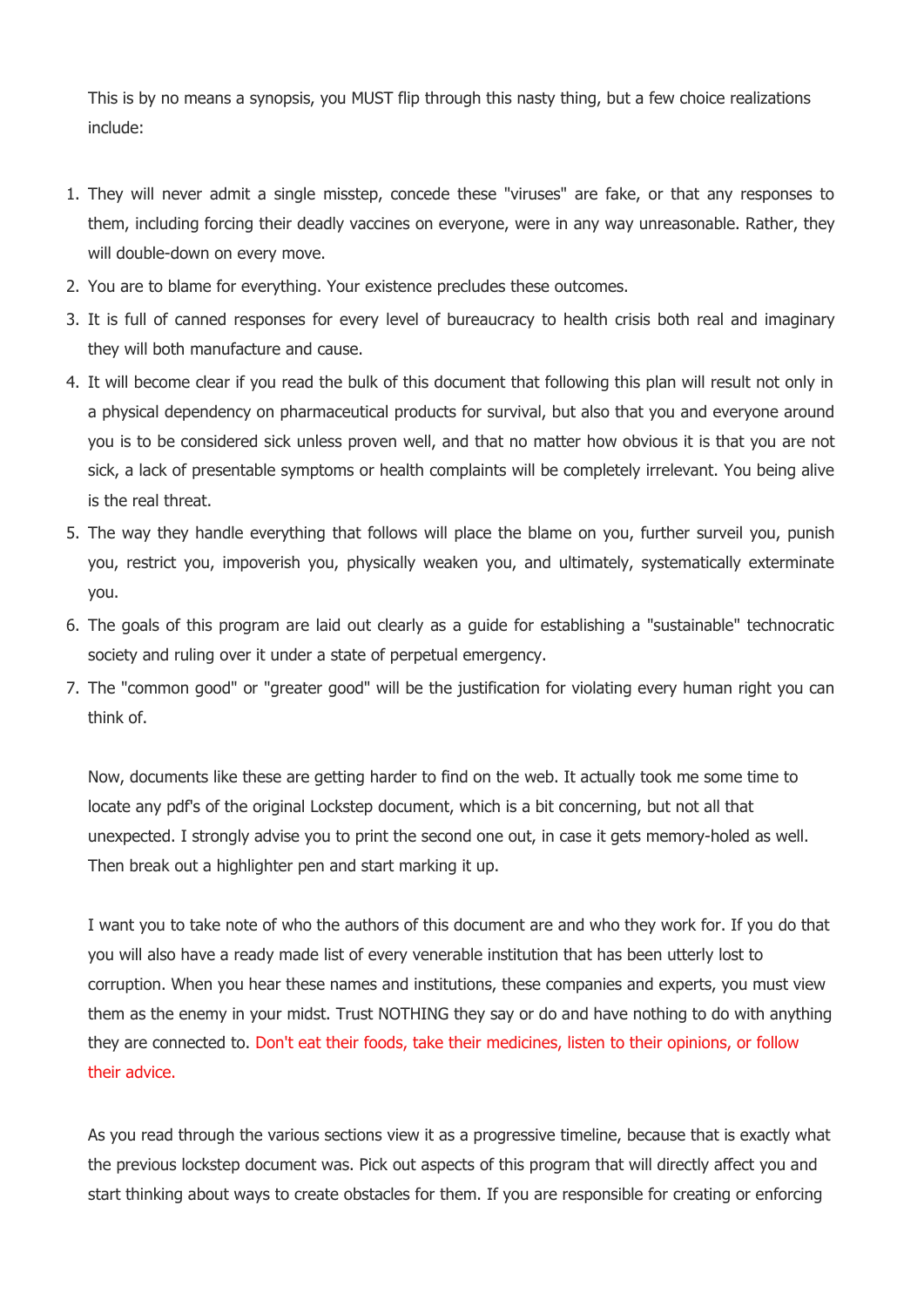covid rules, stop doing that immediately, or do it poorly. Wherever you are expected to "play ball" do the opposite, and do it fearlessly, confidently, visibly, audibly, and LOUDLY. Gather some like minded people and form a group. There is strength in numbers. DO NOT allow yourself to become further isolated.

#### BABY CYRUS BACK HOME!

#### GRANDFATHER ANNOUNCES RALLY FOR IDAHO PARENTS WHO LOST CHILDREN TO CPS

[https://vaccineimpact.com/2022/baby-cyrus-back-home-grandfather-announces-rally-for-idaho](https://vaccineimpact.com/2022/baby-cyrus-back-home-grandfather-announces-rally-for-idaho-parents-who-lost-children-to-cps/)[parents-who-lost-children-to-cps/](https://vaccineimpact.com/2022/baby-cyrus-back-home-grandfather-announces-rally-for-idaho-parents-who-lost-children-to-cps/)

Understand that mass media and social media not only lies but creates the appearance of movements that are not real. The opinions you see promoted play into their plans. Don't support Ukraine. Don't submit to covid testing. Don't obey covid rules. Don't invest where they tell you to and don't prepare the way they encourage you to. Don't use tools and apps they create, don't participate in any sort of information gathering they do. Stop pressing like and dislike buttons. Salt their data. You will see why this is important later when I explain how they are managing this nightmare. Reduce you consumption of TV and radio DRASTICALLY. You only look at it for counter-intelligence reasons, to see what they want you to think and do, and to be aware of where they need support. In this way, you can avoid providing it.

Now that you can see around some of the medical tyranny corners, lets take a look at some things on the world stage with a critical eye and see how certain events may be advancing the Great Reset plans they have.

I take no sides politically. I am not right, left or center. There is right and wrong and a child can tell the difference. There is me, how I conduct myself, the examples I set, and then there is everyone else. I see haves and have not's. I see players in a big game and the pawns they shuffle about on the field. I look at macro trends and tangible impacts and ignore the narratives put forth by everyone about what this or that means and why it is happening.

I strongly suggest you do the same. Much of what happens on the world stage you have no role in. You will not change it or affect it. All you can do is watch from a neutral corner, so don't let yourself be sucked into these debates. Don't fool yourself into thinking a well placed Ukrainian flag will do a damn thing. Choosing to fly one of those right now proclaims your ignorance in my opinion, and also your resemblance to a certain wooly animal.

Ignore Biden and Putin for a minute. Russia is just a country of people like the US, but the roles both Russia and Ukraine fill in the world is what you should be looking at. You should know what Russia and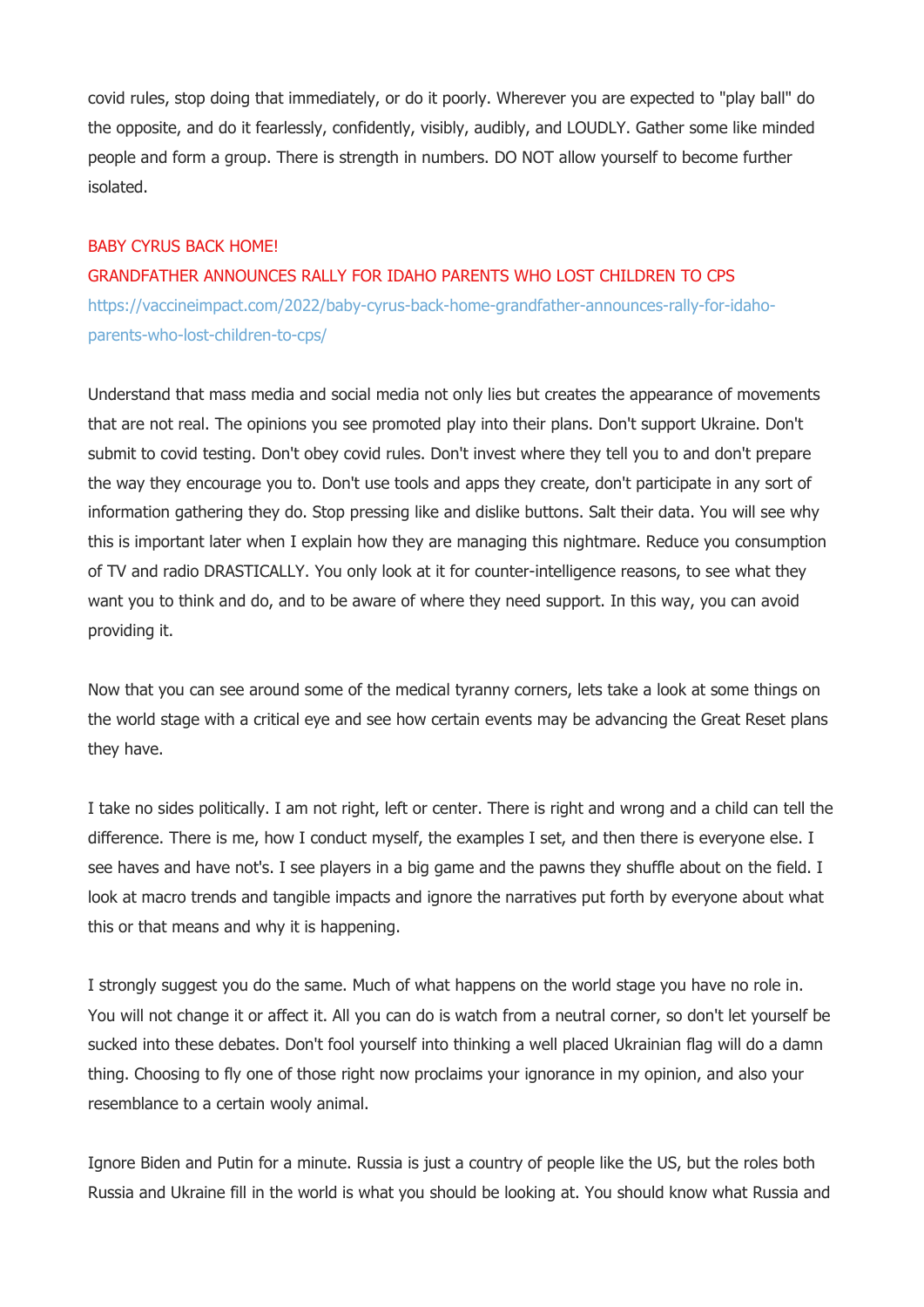the Ukraine imports and exports, what natural resources they have, and what impact this conflict (which is a distraction) has. You should be aware of these things because that is how the ruling oligarchy looks at everything. Demonizing and persecuting Russia is part of the Great Reset plan, and the effect of that policy will destroy the economy of greater Europe and plunge it into famine. That is a huge part of the civilized world, and a significant win if they can make it happen.

For the Great Reset to occur the way they envision, the entire network of economic machinery, the currency systems, the banking systems, all international trade and all nationalistic loyalties must crumble and completely fail. The plan involves utilizing the people of each nation to destroy it from within, and they have so infuriated populations globally with fake emergency heath scares, broad human rights violations of every imaginable kind, doing all this while simultaneously destabilizing trade through deliberate mismanagement of every aspect of vital supply chains.

The rabid printing of currency both here and abroad to fight a bullshit war on fictitious microbes has devalued, really bankrupted, every country on the planet. Now all they need to do is create real scarcity where there really never was any.

Scarcity is a fiction that is perpetrated for one reason only, to generate profits. Most people don't see this or believe it, because this huge psychological con game has been going on for centuries, and it has never been more center stage than it is today. We have more than enough resources on this rock to serve everyone's needs and we always have, until certain people have found a way to hoard and control obscene amounts of various things for their own amusement. For the longest time it was currency or controlling interest in investments, but now they are after nothing but physical assets. They want to own absolutely every tangible thing on Earth and rent it back to you, they want to tax you for living and withhold any necessity as punishment. Make no mistake, that is the system being put into place. That is their plan, and they do intend to kill the vast majority of competitors for these resources. That's is what you are, a competitor. They, on the other hand, with all their tricks and everything have allowed them to control, are apex predators.

Knowing all of that, how do you then see the following developments and stories?

#### SUPPORT FOR RUSSIA IN THE WORLD IS GROWING, CONTRARY TO MEDIA REPORTS

[https://world-signals.com/news/2022/03/19/support-for-russia-in-the-world-is-growing-contrary-to](https://world-signals.com/news/2022/03/19/support-for-russia-in-the-world-is-growing-contrary-to-media-reports/)[media-reports/](https://world-signals.com/news/2022/03/19/support-for-russia-in-the-world-is-growing-contrary-to-media-reports/)

RUSSIA IS CONSIDERING SELLING OIL AND GAS FOR GOLD INSTEAD OF DOLLARS AND EUROS [https://world-signals.com/news/2022/03/03/russia-is-considering-selling-oil-and-gas-for-gold-instead](https://world-signals.com/news/2022/03/03/russia-is-considering-selling-oil-and-gas-for-gold-instead-of-dollars-and-euros/)[of-dollars-and-euros/](https://world-signals.com/news/2022/03/03/russia-is-considering-selling-oil-and-gas-for-gold-instead-of-dollars-and-euros/)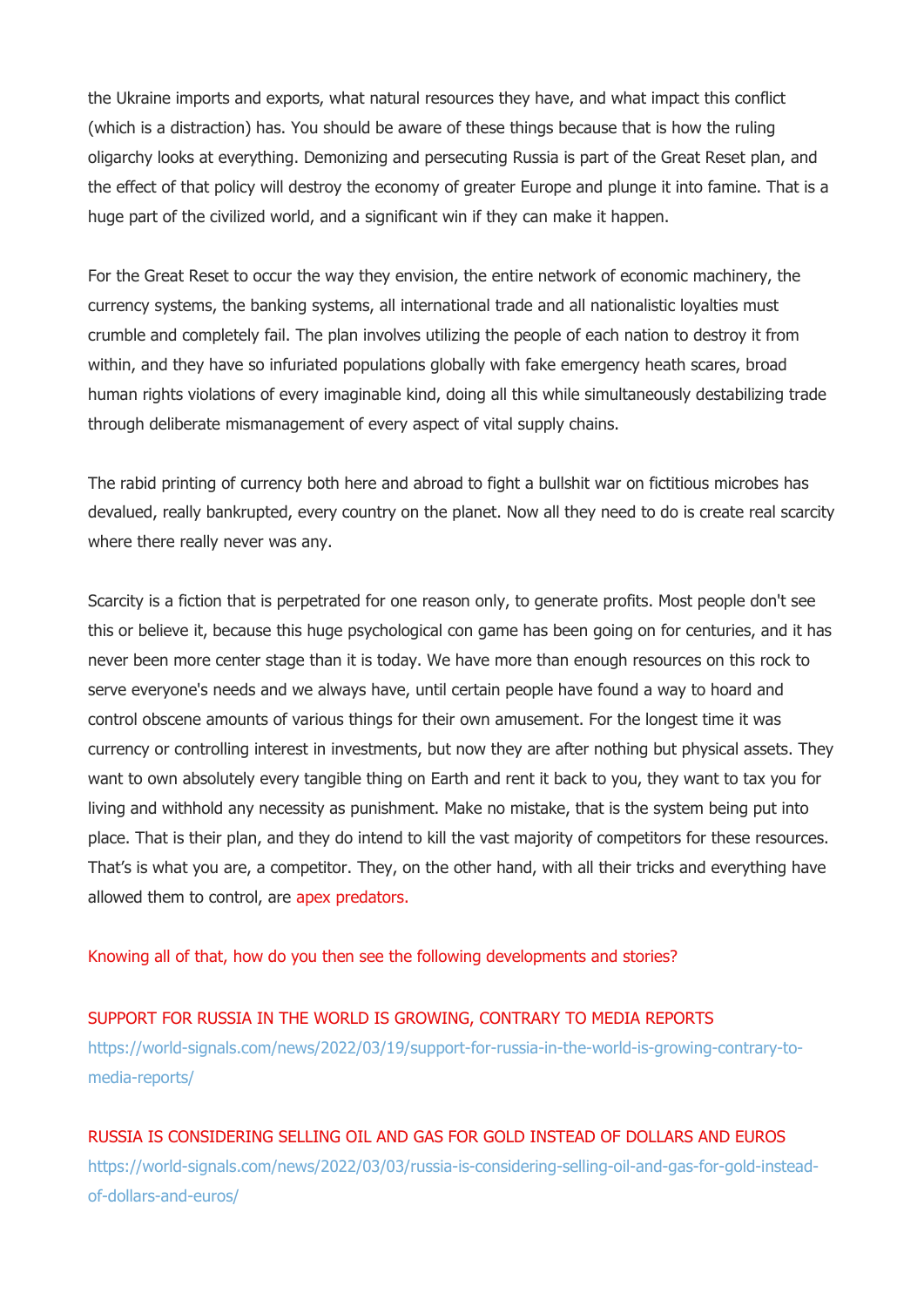# THE UNITED STATES CONTINUES TO SINK – SAUDI ARABIA IS CONSIDERING SELLING OIL FOR THE YUAN

[https://world-signals.com/news/2022/03/15/the-united-states-continues-to-sink-saudi-arabia-is](https://world-signals.com/news/2022/03/15/the-united-states-continues-to-sink-saudi-arabia-is-considering-selling-oil-for-the-yuan/)[considering-selling-oil-for-the-yuan/](https://world-signals.com/news/2022/03/15/the-united-states-continues-to-sink-saudi-arabia-is-considering-selling-oil-for-the-yuan/)

I am not begging you to write me pages and pages of emails. To be frank, I am not all that interested in reading a dozen different opinions. I just want you to think about this, and maybe deeper than you may have thus far. Imagine yourself to be Putin. Maybe Putin is just an actor in the larger cast, maybe he is challenging the reset plan, or hedging for it, or maybe he has his own plan. Not saying I know, just consider how things change and would look to him in each of those situations. What would YOU do in that spot if you were an ultimate bad guy, or victor, or rebel. What do to position for in 10 years?

Comments by Brian Shilhavy Editor, Health Impact News

"I haven't written much about the situation in Ukraine since the alleged "war" there began, because it is mostly a distraction from the real issues happening in the world today, and one can probably pick any one of a dozen narratives currently floating around in the corporate media and alternative media about what is actually happening in Ukraine.

But it is important to understand that wars are always about economics, and the Globalists who influence the affairs of the world are not politicians, but primarily the bankers around the world who control the flow of finances.

I am still not prepared to address this topic much myself, at least not on the geopolitical scale, as my time and research are in other places right now, but I offer two articles just recently published that may give you a bit of perspective as to just where this is all heading that you may not be hearing or reading from your normal news sources."

(I could not have written a more suitable introduction for myself)

#### THE LAST STRAW

<https://dailyreckoning.com/the-last-straw/>

### SAY HELLO TO RUSSIAN GOLD AND CHINESE PETROYUAN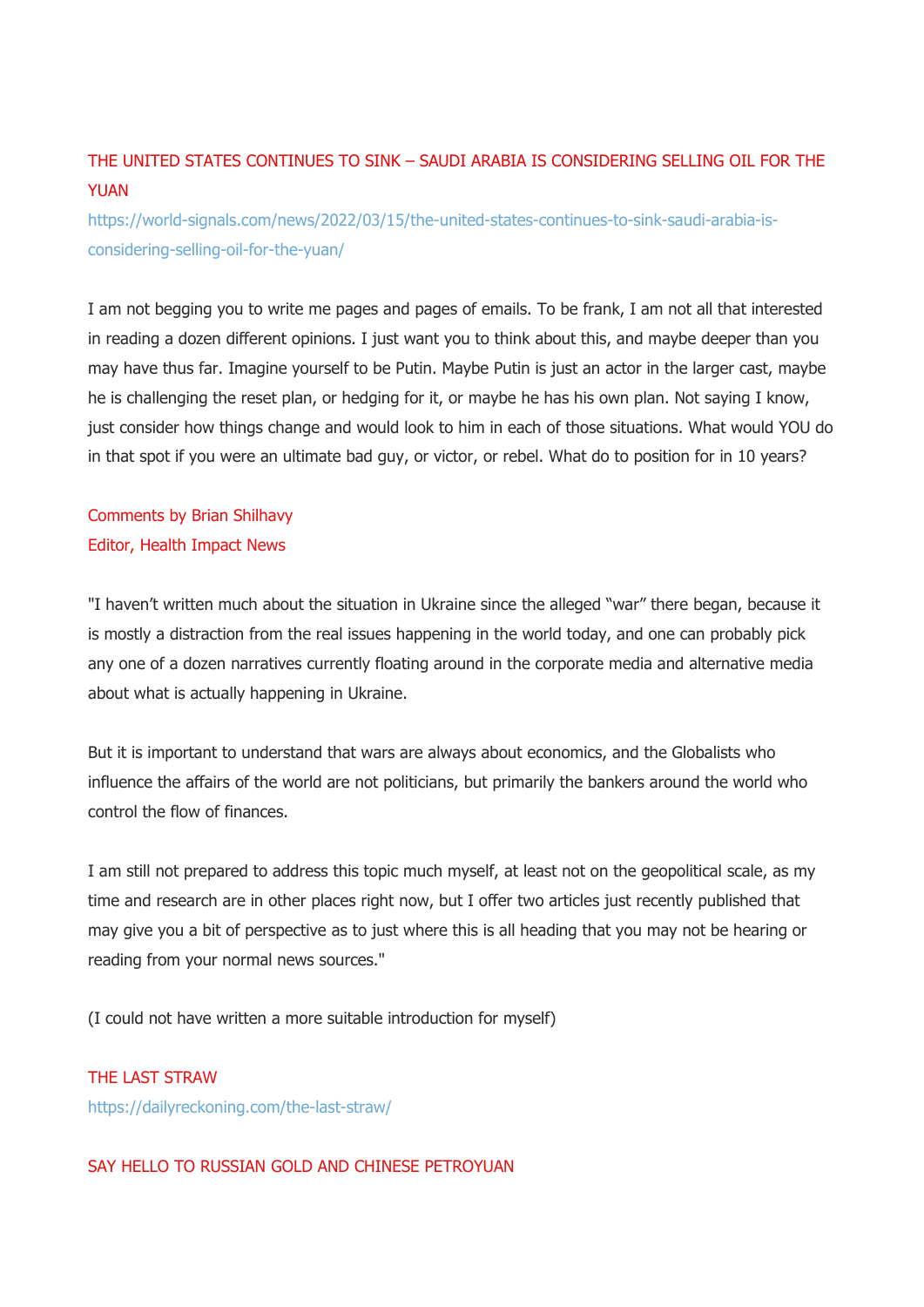### <https://thecradle.co/Article/columns/7975>

I do however have some comments of my own to add. But first check out the next two articles to get some context for what I am going to say:

#### THESE CHARTS SHOW RUSSIA'S INVASION CHOKING WORLD OF NATURAL RESOURCES

[https://www.zerohedge.com/commodities/these-charts-show-russias-invasion-choking-world-natural](https://www.zerohedge.com/commodities/these-charts-show-russias-invasion-choking-world-natural-resources)[resources](https://www.zerohedge.com/commodities/these-charts-show-russias-invasion-choking-world-natural-resources)

This is how the elites will collapse the worlds economies and try to make us beg for their "solutions" This is the reason for the Ukraine debacle, NOT PUTIN. Don't fall into this trap and support whatever they do in Ukraine!

#### EGG PRICES SOAR AS HIGHLY PATHOGENIC BIRD FLU SPREADS AHEAD OF EASTER

### [https://www.zerohedge.com/commodities/egg-prices-soar-highly-pathogenic-bird-flu-spreads-ahead](https://www.zerohedge.com/commodities/egg-prices-soar-highly-pathogenic-bird-flu-spreads-ahead-easter)[easter](https://www.zerohedge.com/commodities/egg-prices-soar-highly-pathogenic-bird-flu-spreads-ahead-easter)

This is not just more pandemic fakery or random coincidence. All of the sudden they mess with eggs,

right before Easter, when demand and consumption are the highest, when a crisis will be felt by more

people. Do you see the pattern forming here?

### This all REEKS of Aladdin-style AI resource manipulation!

Remember back to that other really long article I did on Aladdin software? How such a program is the only way to take the guesswork out of playing every market like a winner, and how there are currentlyTWENTY NINE TRILLION DOLLARS OF GLOBAL ASSETS BEING MANAGED WITH IT? <http://estateartistry.com/blog/aladdin-the-ai-that-owns-the-world>

This is how they manage to be so surgical with their choices about what to attack and when. This is why they will always hit when and where the impact will be most dramatic and have the most effect. We will never see these attacks coming because we don't have access to the same system, and anything we do will only succeed as much as they allow, which is why we need to be less predictable. There is this hidden hand behind all this, writing the narrative and providing the choices they expect us to choose from. You, all of us, collectively, while we are still "decentralized" as populations, need to use this to our advantage and deliberately choose moves OFF THIS MENU.

I will give you a crazy example, just to demonstrate the state of mind you need to cultivate. They want us to turn to pornography to fill the void of social intimacy while they destroy families and wrestle children away from parents. Ok, fine. That tells me they are not apt to spend much time censoring porn. Start uploading resistance clips to porn sites, edit your riff into the middle of a clip. It's a bit disgusting as a guerrilla tactic, but I guarantee people will see it.

You want another one? Destroy the wireless infrastructure. Let me tell you, this kicks a leg right out from under them. Technocracy fails without the tech.

#### MODERN WARFARE LECTURER LAYS OUT THE AGENDA FOR CONTROL AND OWNERSHIP OF ALL **HUMANS**

<https://www.bitchute.com/video/3HxfWgbsWGnS/?list=subscriptions>

#### EX C.I.A REVEALS THE INSANE WORLD OF UNDERGROUND BIO-HACKING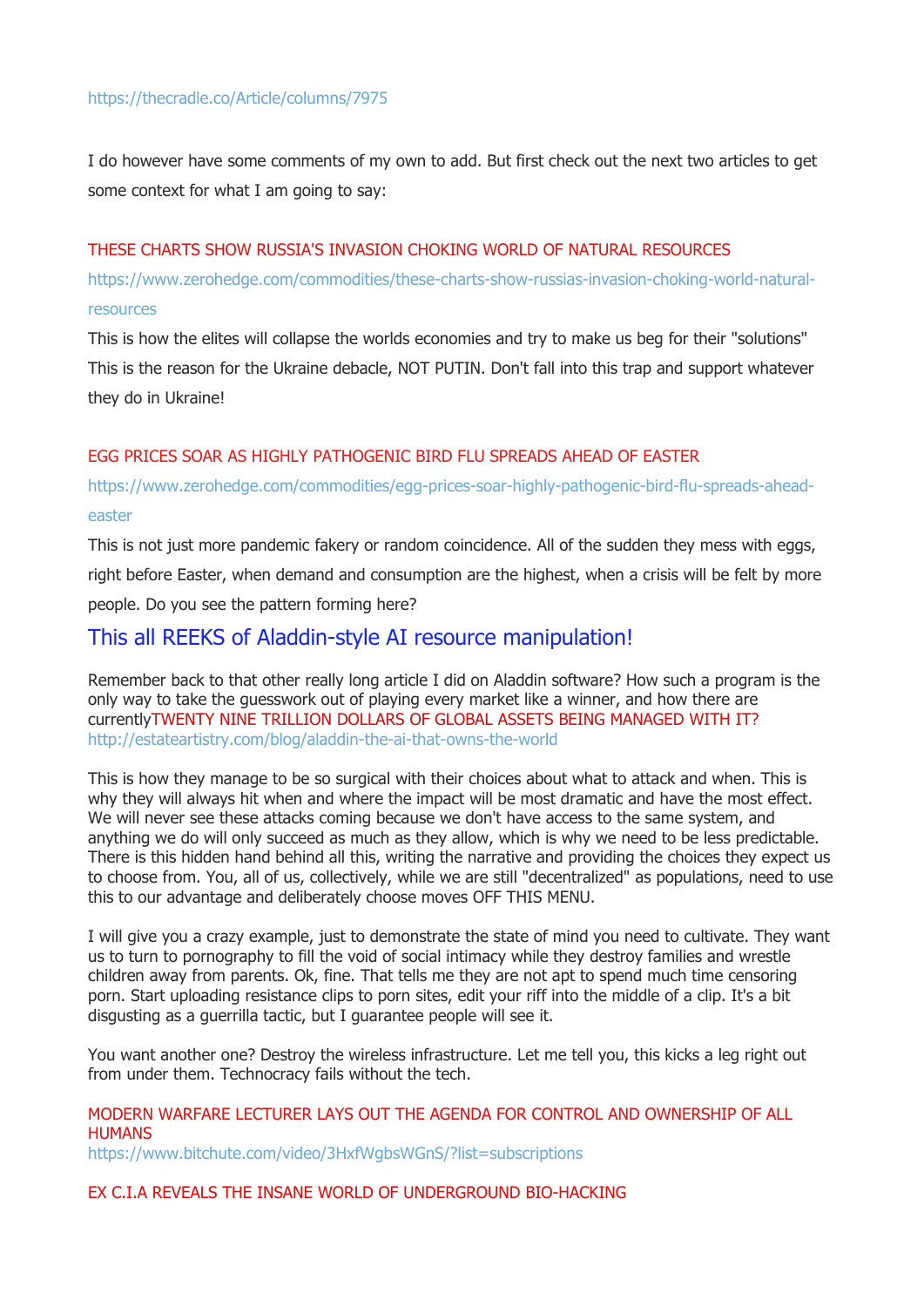#### <https://www.bitchute.com/video/Gz45QSY0tWln/?list=subscriptions>

Don't let this guy scare you too much. I cover an important fact about genetics in my books. There has never been, nor will there ever be, any genetic cures or fixes, only people that believe they can manipulate genetics, and these attempts will always produce unexpected results.

The reason for this is the mistaken belief that one can simply toggle a genetic trait on or off by plucking out a piece of DNA or inserting a different one. If someone identifies the gene for blue eyes and inserts brown eyes there is always another unrelated effect to doing that. This is not how gene splicing works, it is just not that linier, and scientists are perpetually at a loss to explain why they cannot just get the one targeted effect they are after. This is also why everything going on with covid vaccines is a big experiment. It is because they are playing god to see what happens. If they knew with any certainty we would already have groups of worker bees and soldier bees and space bees and whatever else.

#### 5G IS KILLING US. 5G DEPLOYMENT AND CORONAVIRUS CASES MIRROR EACH OTHER

<https://www.bitchute.com/video/pxqY7onYXDz9/?list=subscriptions>

Read that roadmap and you will see exactly why this is the case. It doesn't take a rocket scientist to figure out.

### THE CCP DOES NOT WANT YOU TO SEE THIS. THE PEOPLE ARE TAKING DOWN 5G IN CHINA <https://www.bitchute.com/video/HJhjxqYnUYb7/>

Even in China you see this happening. People are getting wise to what this crap is really for.

Too extreme for your taste? Ok. Check out what this guy did:

# MAN GOES UNDERCOVER TO TALK TO 5G INSTALLERS AND WARN PEOPLE DOOR TO DOOR <https://www.bitchute.com/video/GHqKbAFByPS9/?list=subscriptions>

"Hi, I am from [make up something official sounding]" and place stickers and hand out notices. Just cover your immediate area so its not too unreasonable a task to accomplish.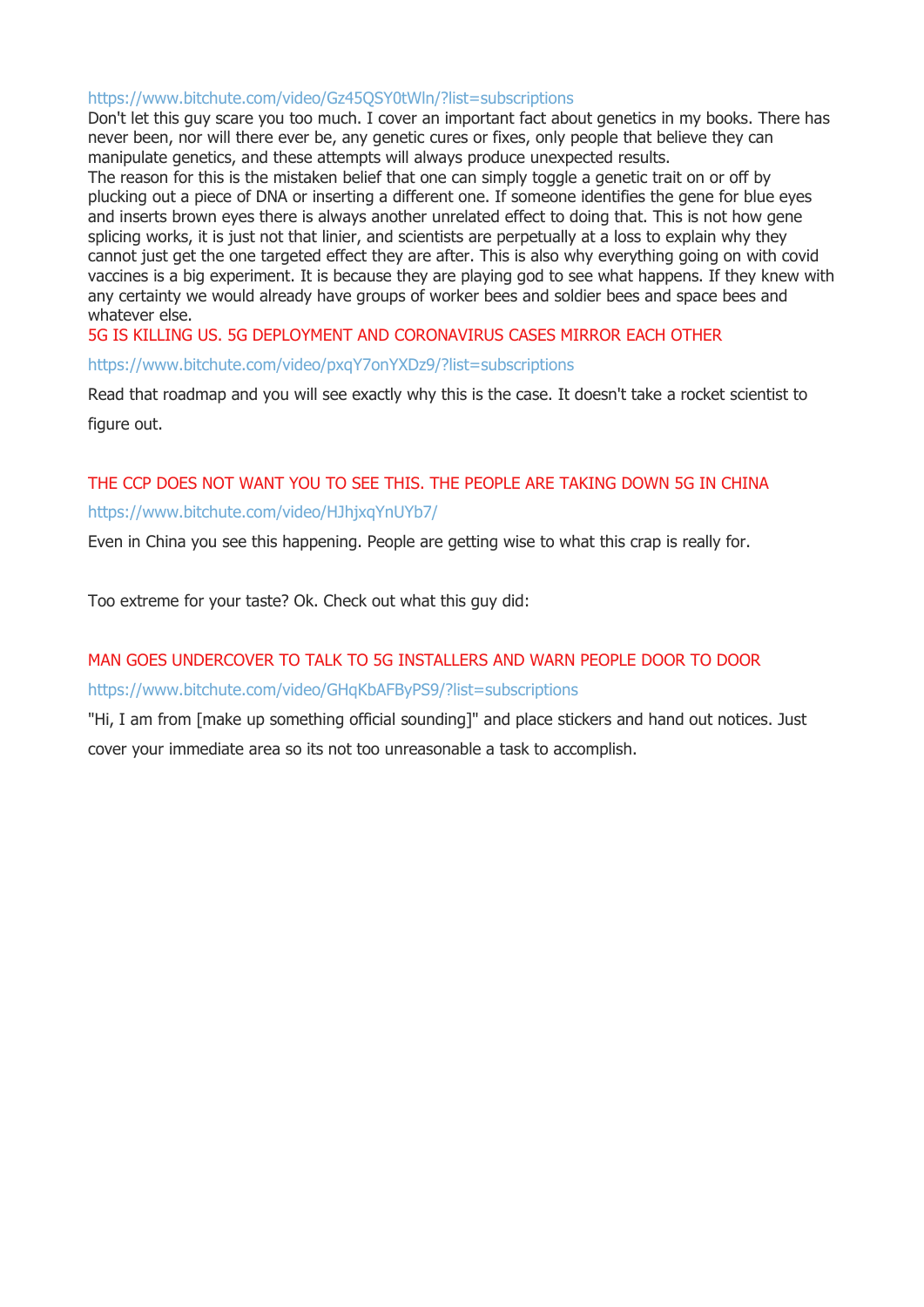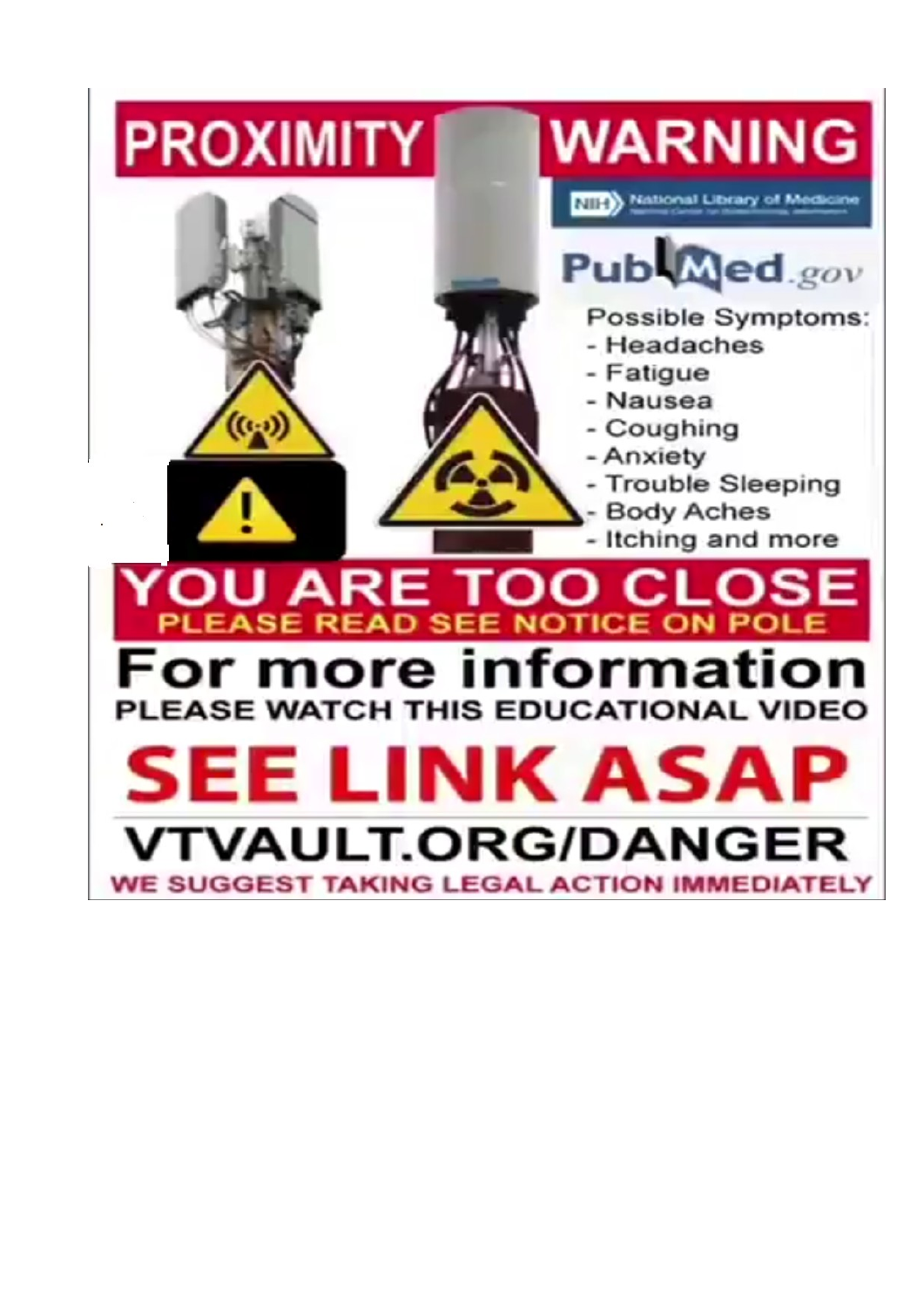Bottom line here is this battle is far from over. The lunatics may run the asylum at the moment but they are gambling is a default setting in these guys. They rig everything because they have no actual skills, and once you know how they are managing everything the machine learning element built into all their scams becomes pretty obvious.

Are you going to let yourself be beat by a ginned up toaster? Not everything they do goes according to plan. Just look at this for example:

### PFIZER DELISTED FROM THE NEW YORK STOCK EXCHANGE - MARCH 12TH

<https://world-signals.com/news/2022/03/12/pfizer-delisted-from-the-new-york-stock-exchange/>

### FAUCI SAYS HE'S CONSIDERING STEPPING DOWN - MARCH 19TH 2022

### <https://www.zerohedge.com/covid-19/fauci-says-hes-considering-stepping-down>

"I unfortunately am somewhat of a unidimensional physician-scientist-public health person. "Ya no shit. "I have said that I would stay in what I'm doing until we get out of the pandemic phase, and I think we might be there already," Fauci said.

# I'd write that one down.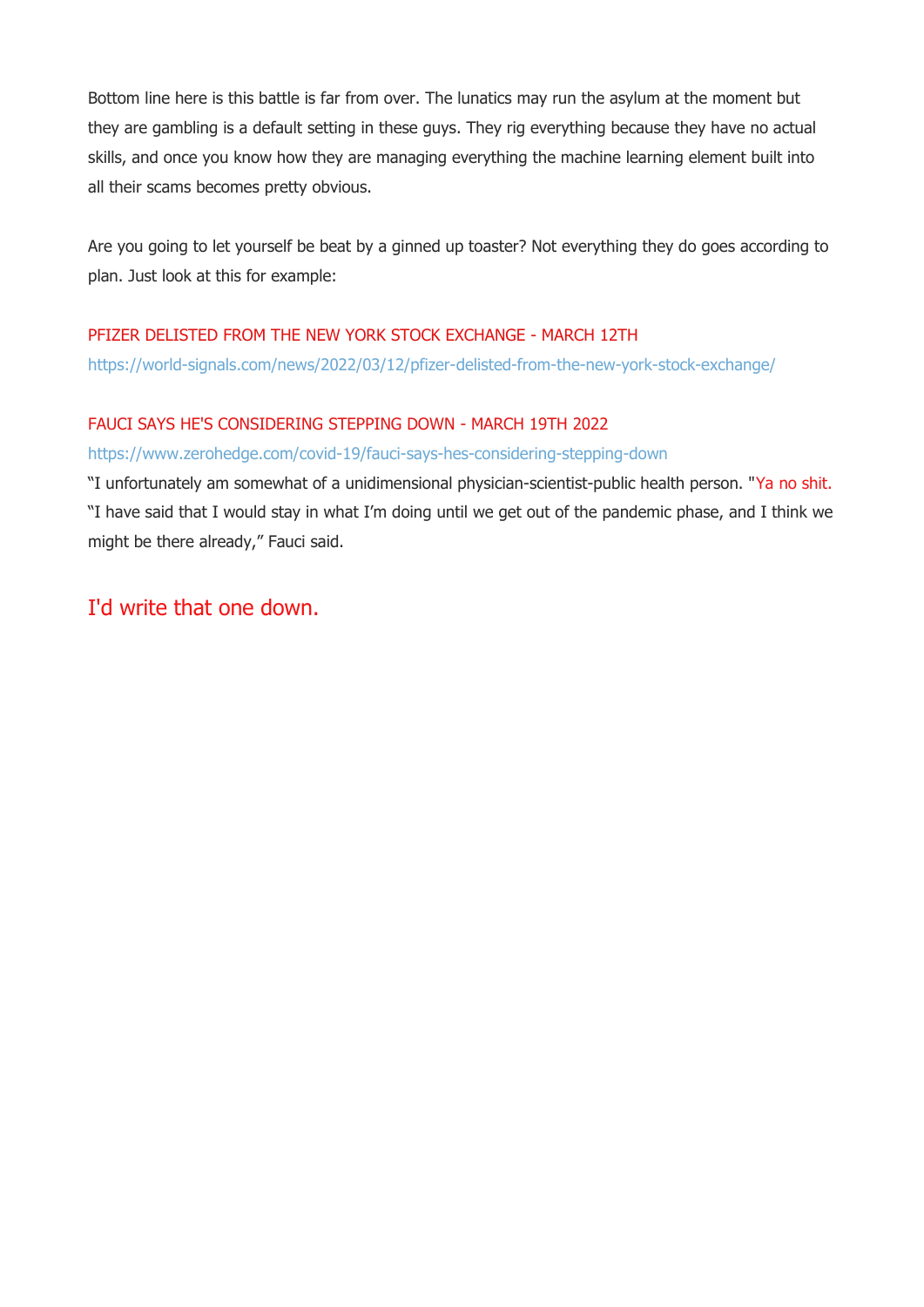### THE ROCKEFELLER PLAYBOOK: OPERATION LOCKSTEP

#### 1<sup>St</sup> PHASE

Common cold/flu. Mild symptoms at most. Media endorsement of mass paranoia and fear.

Flawed testing system utilised, which picks up any genetic material in the body and triggers a positive result.

Inflation of Covid case numbers through the changing of death certificates. double counting, classifying all deaths including other diseases and natural causes as Covid19.

Lockdown will condition people to life under Draconian Laws, prevent protests and identify public resistance.

#### 2<sup>nd</sup> PHASE

The 1<sup>st</sup> Phase will lead to compromised and frail immune systems through lack of food, social distancing, wearing of masks, lack of sunlight and healthy bacteria.

Exposure to 5G radiation will further attack the immune system. Thus when people re-merge into society, more people will fall ill. This will be blamed on Covid19.

This will all occur before the vaccination is ready to justify it. A longer and more potent lockdown will follow until everyone takes the vaccine.

### 3rd Phase

If a majority of people resist the vaccine, a weaponised SARS/HIV/MERS virus will be released.

A lot of people will die from this.

It will be the survival of the fittest.

It will also be the ultimate push for everyone to be vaccinated in order to return to normality.

Those who have taken the vaccine will be at war with those who have not. It will be anarchy from all sides.